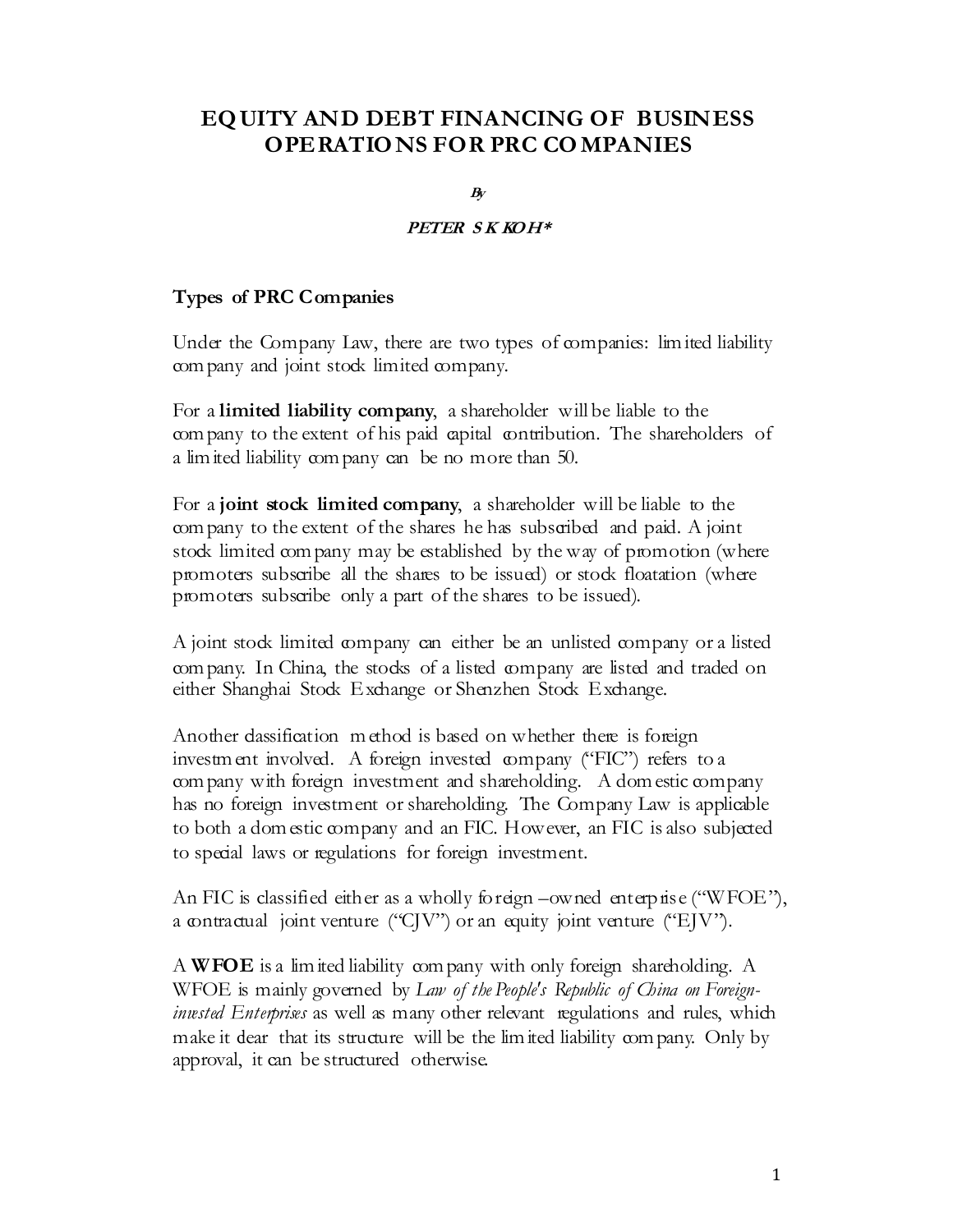A CJV is a joint venture with both foreign and domestic investors. The CJV contract will be the basis for such joint investment. The contract will include contents such as the investment cateria or conditions for cooperation, distribution of earnings or products, sharing of risks and losses, style of operation and management and ownership of the property at the time of the termination of the contractual joint venture. The establishment and operation of a CJV will be based on the CJV contract as well as the Artides of Association.

Like a  $C/V$ , an  $EJV$  is also jointly invested by Chinese Party and Foreign Party. The parties to the venture share the profits, risks and losses in proportion to their respective contributions to the registered capital of the EJV.

Under Law of People's Republic of China on Chinese-Foreign Equity Joint Ventures as well as many other relevant rules and regulations, an EJV, like a WFOE or a CJV is structured as a limited liability company.

When foreign investment is involved in a joint stock limited company, it can be deem ed as a special type of  $E/V$  or m ay be dassified simply as "foreigninvested joint stock limited company".

Foreign shareholdings in a foreign-invested joint stock limited company must be no less than 25% of the company's total registered capital and the total registered capital at its minim um level must be RMB 30 million.

In the case that a foreign-invested joint stock limited company is listed, the foreign shareholdings are allowed to be less than 25% of the total shareholding, but must not be less than 10%. The Certificate of Approval for FIC will be revoked as the foreign shareholding is less than 25%, which means that the company is no longer treated as a FIC under PRC law.

### Onshore Equity Financing

Equity financing refers to raising funds from existing or new shareholders by increasing the registered capital in respect of lim ited liability com panies and issuance of new shares in respect of joint stock limited companies.

For shareholders that do not want to increase their shareholdings, the registered capital increase or the issuance of new shares will be carried out among the existing shareholders on a pre-em ptive basis. If new shareholders are invited to make contributions, the percentage of the existing shareholding will inevitably be diluted.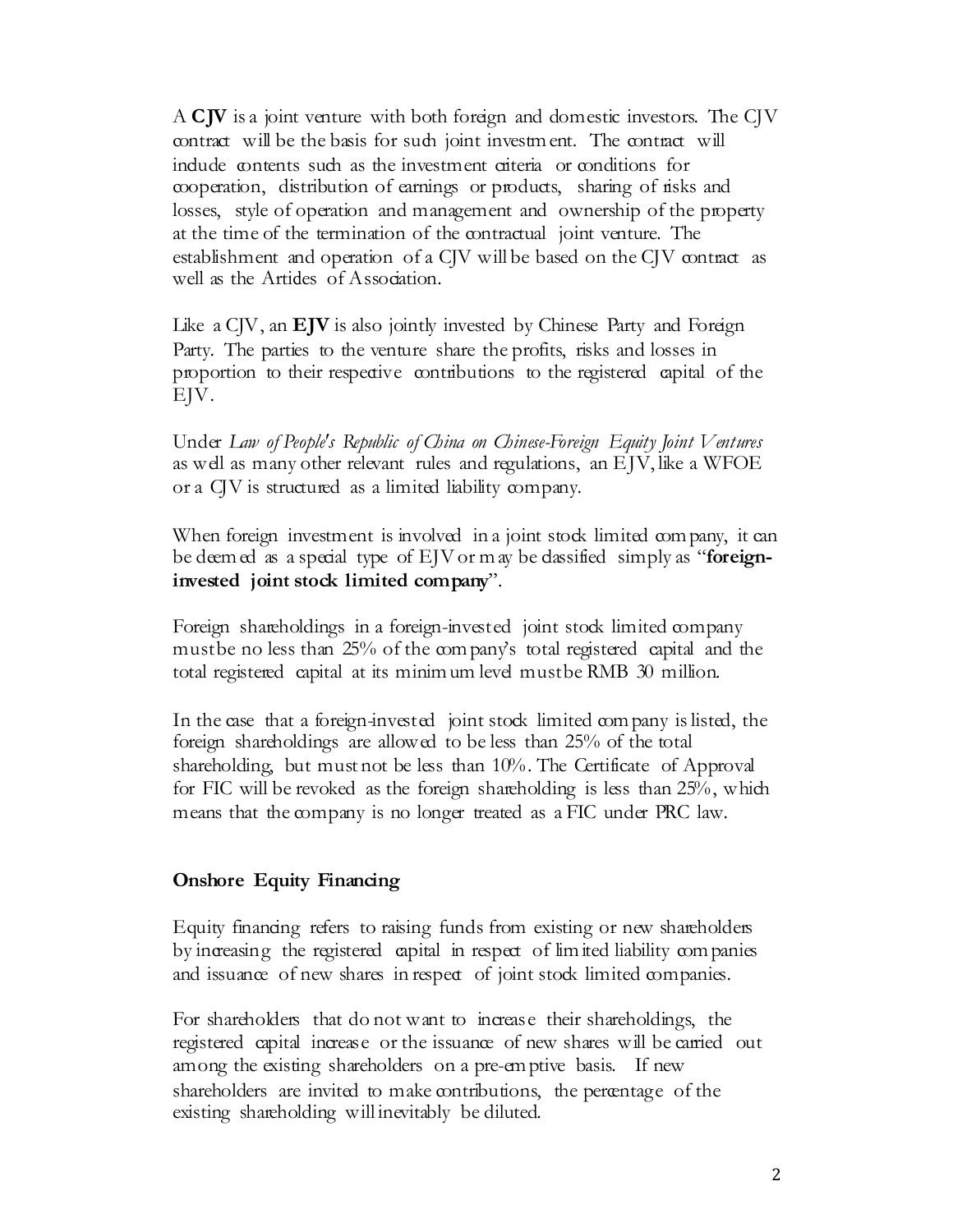A joint stock limited company can increase its registered capital with new shareholders. The Private Equity Investment ("PE investment") and Initial Public Offering ("IPO") are the most common methods of equity financing.

PE investment refers to an equity investment in non-public listed com panies by investing institutions (usually set up as limited partnerships in overseas financial centres). It is not unusual for a company that aim s at IPO to consider attracting PE investment as a pre-requisite. PE investment will result in an increase of capital for the invested com pany.

Example 1: China Mengniu Dairy Company Limited<sup>1</sup>

In November 2002, Morgan Stanley China, Actis Investment China, and CDH Investment China jointly invested US\$26 million in China Mengniu Dairy Company Limited. It is now the biggest and most famous milk products manufacturer in China. That was the first round investment, followed by the second round in May 2004 where the same three  $PE$  investors injected another  $US$   $35.23$  million.

Example 2: Alibaba  $Group<sup>2</sup>$ 

 $\overline{a}$ 

Founded in 1999 as a small company, Alibaba Group is now a global name in consumer e-commerce, business-to-business marketplace, on-line payment, and other Internet-related business. In 1999 and 2000, Alibaba Group raised US\$5 million mainly from Goldman Sachs China and then another US\$20 million from Softbank China and other institutions. It was then at the nadir of its business operations.

IPO m eans the initial sale of a company's common shares to public investors. The main purpose of an IPO is to raise capital for the company.

Com panies in China may choose onshore IPO or offshore IPO. In the past years, Chinese domestic stock market was a big pool from which listed com panies had no difficulty in raising capital. For example, in 2011, 281 com panies listed on A stock m arket and a total of US\$43.719 billion was

 $^1$  Source: "Investtide", official website of Dragon Brilliant Capital dated 15 July 2013: http://www.investide.cn/db/event/eventDetail.do?enterpriseEventId=112301 http://www.investide.cn/db/event/eventDetail.do?enterpriseEventId=11849 2 Source: "Company Overview" ,official website of Alibaba Group, dated 15 July 2013, website: http://news.alibaba.com/specials/aboutalibaba/aligroup/index.html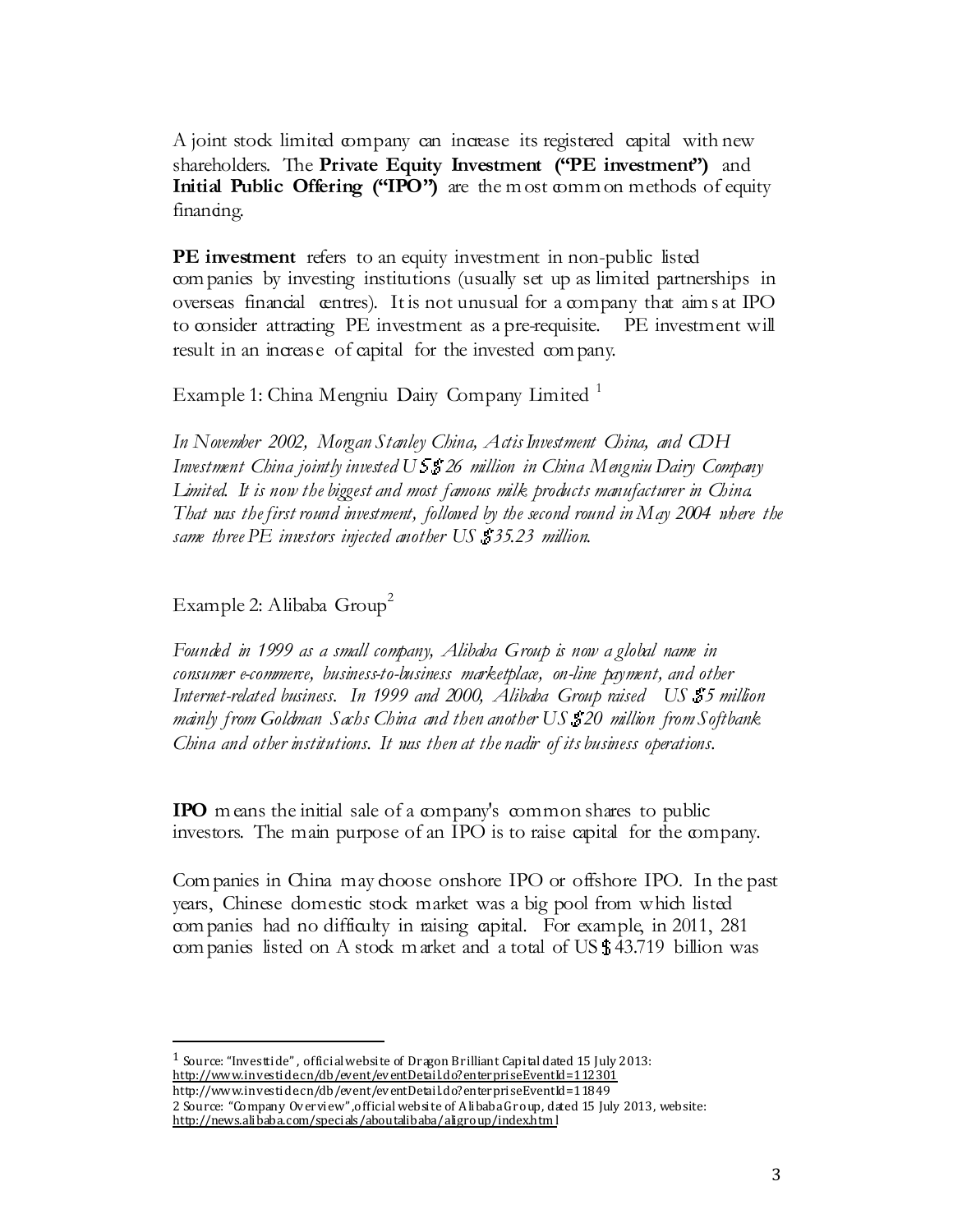raised. Each listed company raised US\$156 million on an average from the A stock market in  $2011<sup>3</sup>$ 

The IPO market in 2012 turned out to be sluggish due to some new and stringent rules and the backlog of applications for domestic share sales.

## Onshore Debt Financing

Debt financing refers to loans from financial institutions such as commercial banks. Commercial banks rarely provide loans or credit facilities without provision of securities by corporate borrowers. Commercial banks require com panies seeking loans to provide Letters of Guarantee or Promissory Bonds or Standby Letters of Credit together with acceptable collaterals such as m ortgages or pledges. Credit worthiness or financial standing of the corporate borrower will be taken into consideration in their risk evaluation.

Letter of Guarantee or a Performance Bond can either be provided by a dom estic financial institution (for example, a domestic bank) or a nonfinancial enterprise with credit worthiness (for example, the shareholder of the company). When the Letter of Guarantee is provided by a bank, the corporate borrow er is usually required to deposit a substantial amount of cash as fixed deposit.

Properties such as real estate, land use rights, machines and equipments<sup>4</sup>, transportation vehicles<sup>5</sup>, either owned by the company itself or by a third party, can be used as collateral properties. Mortgage is always the most desirable security for a bank because of its safety and simple value appraisal.

The properties that can be used for **pledge** are mainly the movable properties, for exam ple, inventory such as raw materials or goods in the warehouse, and instruments including bills of exchange, promissory notes/bank notes<sup>6</sup>, cheques, bonds, bills of lading, negotiable shares or stocks. Other properties include negotiable rights to the exclusive use of trademarks, patents and copyrights can be pledged as well.

 $\overline{a}$ 3 National Business Daily dated 4 Jan 2012 (website: http://www.nbd.com.cn/articles/2012-01- 04/626869.html)

<sup>4</sup> A mortgage contract will be signed and shall be registered with the local AIC. The title documents attached to such machines and equipments will be marked "under charge".

<sup>5</sup> A mortgage contract will be signed and shall be registered with the local transportation authority. The title documents attached to such vehicles will be marked "under charge".

<sup>6</sup> Under Article 73 of the Negotiable Instrument Law of the PRC, a promissory note is an instrument written and issued by a drawer, promising to pay unconditionally a fixed amount of money to a payee or holder at the sight of the instrument. The term "promissory note" used in this law refers to the bank note.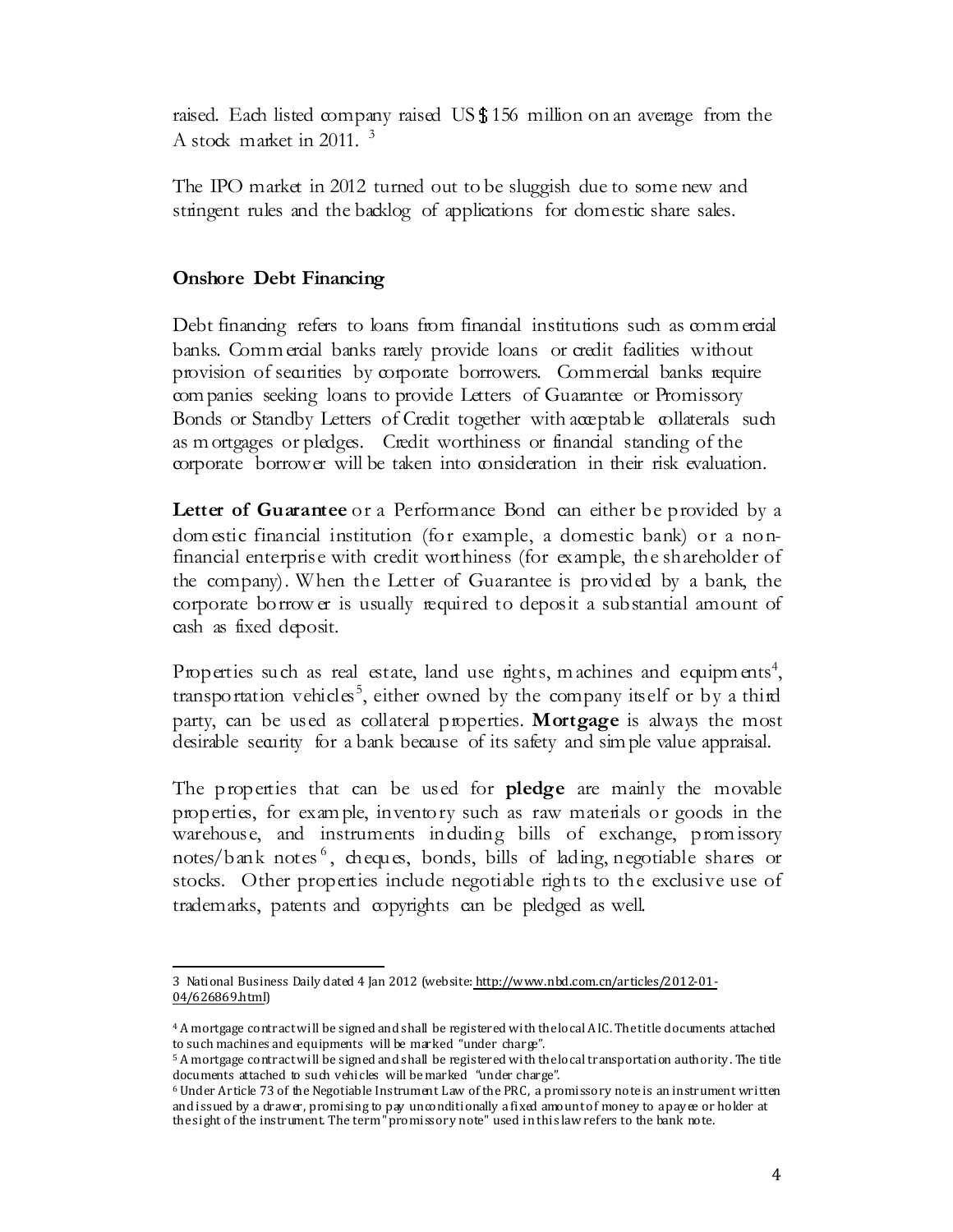Lately, small and bigger banks have m ore creative ways to raise funds by establishing private wealth management funds.

However, not all the commercial banks are privileged to establish wealth management. Only a few banks have been approved to do so.

The Measures for the Pilot Management of Establishing Fund Management Companies by Commercial Banks were prom ulgated by both China Banking Regulatory Com mission ("CBRC") and China Securities Regulatory Comm ission ("CSRC") in 2005. These measures paved the way for the establishment of wealth management funds from 2005 onwards .

Bank of China, Construction Bank, Industrial and Commercial Bank of China, and Bank of Comm unications constituted the first group that were approved by CBRC and CSRC to establish subsidiaries dealing with wealth management funds.

The second group included Bank of China, Agricultural Bank of China, China Merchants Bank, Shanghai Pudong Development Bank and China Mingsheng Bank. The third group consisted of city banks, for exam ple, the Beijing Bank.

Allowing commercial banks to establish wealth managem ent funds helps them raise much needed capital during the prevailing credit crunch. However, in the short run, it is still not easy for companies, especially small and medium sized companies, to get loans from banks, m ainly due to the credit crunch faced by the banks. As a result, m any companies turn to debt financing from non-financial institutions and non-banks, such as private credit companies.

Private credit com panies are legal entities in China. They can be either structured as limited liability companies or joint stock limited companies. No special license is required for the establishm ent of such com panies, but there is a need for approval by local government and registration with People's Bank of China ("PBOC").

The permissible interest rate has to be no lower than 9/10 of the bendim ark loan rate published by People's Bank of China, and the maximum is 4 times the bend mark loan rate.

Securities may be required. Private credit companies can grant loans with higher interest rates and shorter loan periods without the provision of securities by the borrowers. Companies have to be very careful when they raise funds from private credit companies as not every private credit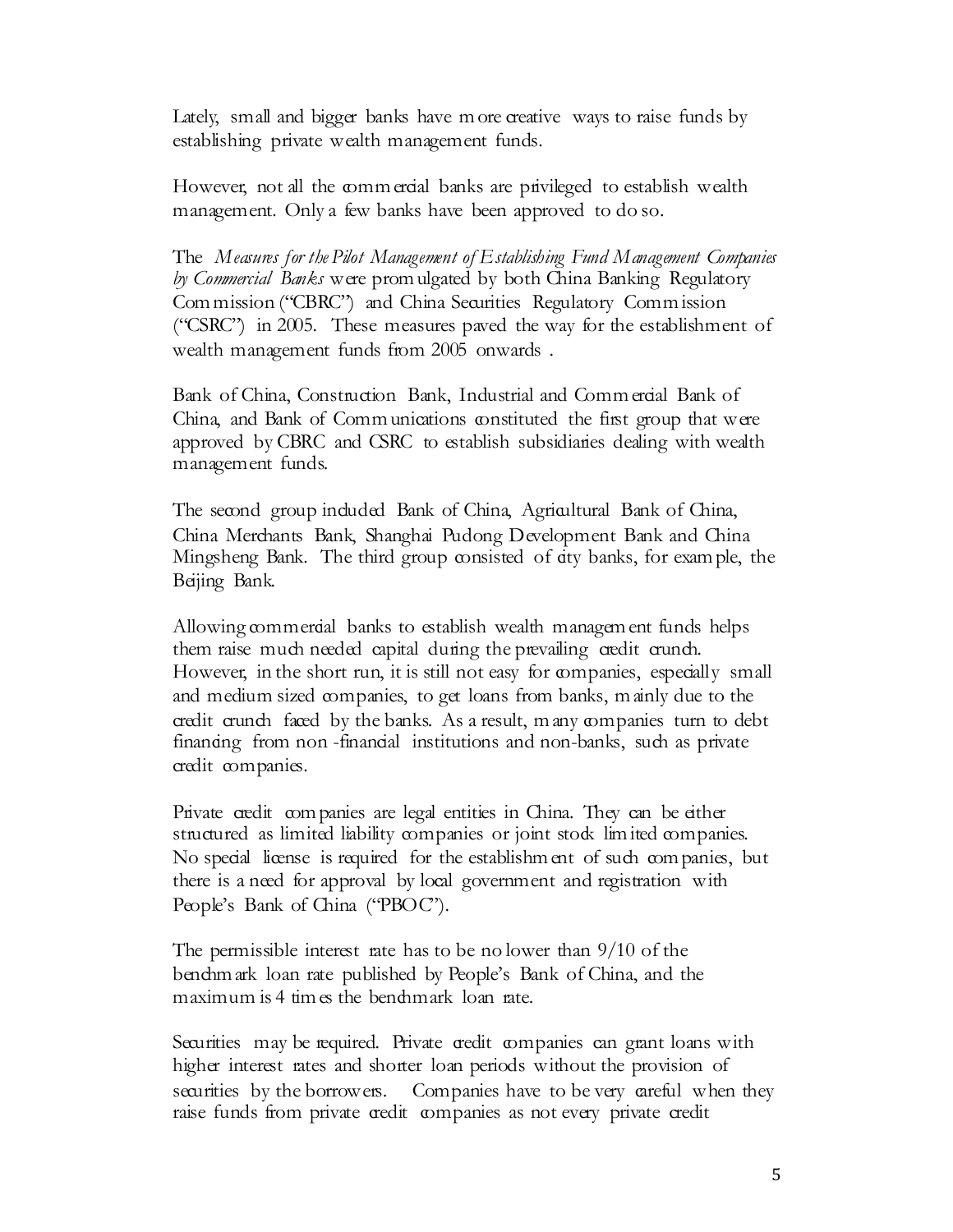com pany carries its money lending business within the legal fram ework. Partly because of private credit companies not being allowed to raise funds from the public, a high interest rate m ay be charged in the guise of com mission or other fees.

There are so many of such companies in Shenzhen and Wenzhou. These two cities are the examples in respect of private credit companies' adm inistration.

Shenzhen has its own local rules regulating the qualification, establishm ent, operation, risk m anagem ent and other aspects of private credit com panies.

For example, Shenzhen government issued Temporary Measures of Shenzhen for the Pilot Management on Small Credit Companies in 2009. Under these Measures, the maxim um registered capital will be RMB50 million in respect of a limited liability company and RMB 80 million in respect of a joint stock limited company. These *Measures* also have strict provisions regarding the investors/fund distributors to ensure the legality of their financial sources.

Wenzhou is the pilot city for the financial reform recently. Some private credit companies will be re-structured as sm all rural banks, and the remaining will be placed under stricter supervision. Previously a financing scandal regarding illegal fund raising was reported to take place in Wenzhou and its neighboring cities. Large amount of funds were raised by all kinds of com panies including private credit companies from the public at exorbitant interest rates. In the end m ost of the lenders were not repaid.<sup>7</sup>

Another source of debt financing for companies is issuance of corporate  $bonds<sup>8</sup>$ .

Com pared with bank loans, issuance of corporate bonds allows a company to use the raised funds in a way not limited or interfered by creditors. Also, the com pany does not have to repay the debts in a shorter term and face cash liquidity. The company will be financially burdened with higher payments upon m aturity of the bonds.

l  $^7$  See the "Wu Ying" case. Wu Ying was given a suspended death sentence because of credit financing fraud. She established the Bense group and was its Legal Representative. In 2006, she was ranked No 68 in the Hurun Rich list with her total wealth of RMB3.8bn. It was reported that she raised more than RMB773m from the public of which around half was not repaid.

<sup>8</sup> In China, there also exists "enterprise bonds" that are different from corporate bonds, mainly in that enterprise bonds are issued by SOEs or state holding companies, the raised funds usually being invested in specific constructions of railway, highways or power station.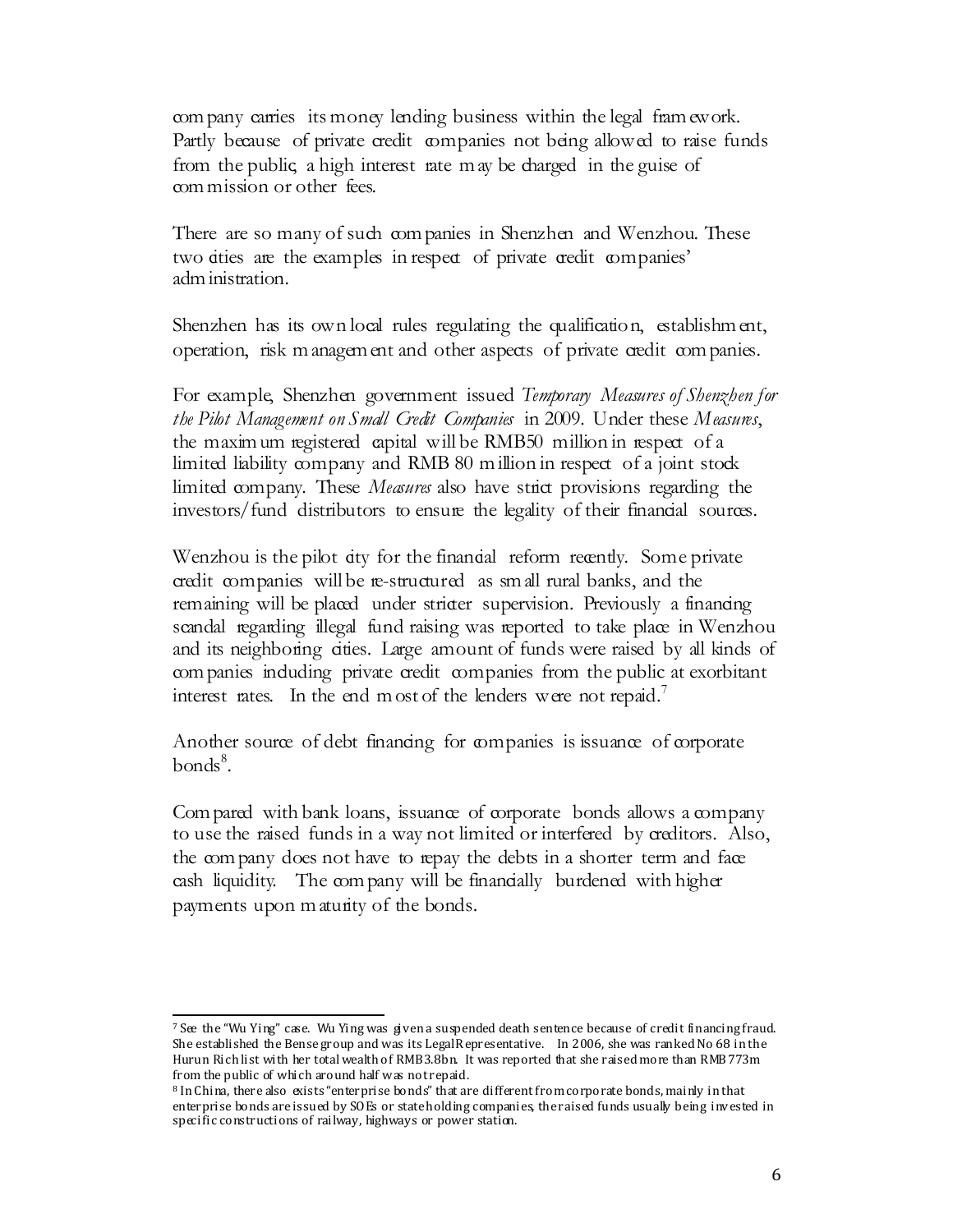Other concerns that may impact a company's decision in issuing corporate bonds indude the complicated and strict procedure in obtaining approval from authorities.

Issuance of corporate bonds m ust be approved by CSRC. Agents induding underwriters and sponsors must be employed by the company. This is a heavy expenditure to be borne by the company. The company has to com ply with conditions set by relevant laws, for example, the net assets shall not be less than RMB30 million in respect of a joint stock limited company or RMB60 million in respect of a limited liability company.<sup>9</sup>

Almostall the companies approved with issuance of corporate bonds during the past years were listed companies.

# Off-shore Equity Financing

As a global economic engine, it is normal for companies in PRC to establish overseas subsidiary or associate companies. Such overseas com panies require to raise capital for their business operations. The methods of obtain financing is the same as their holding or parent companies in the PRC. They can use equity and debt finanting instrum ents to raise funds.

Raising capital directly from the Chinese holding company is sometimes not considered because of China's policy on foreign exchange control. A spate of financial scandals and auditing irregularities overseas have been daunting factors for overseas com panies to engage in equity financing of their business operations.

## Off-shore Debt Financing

The off-shore debt finanting is m ore about "an overseas loan under dom estic guarantee" than a direct overseas loan extended to Chinese overseas subsidiaries.

Debt financing can always be an avenue for Chinese overseas subsidiaries as they can also provide acceptable securities such as mortgages of real estate or commercial or industrial properties. Sometimes, directors and shareholders can also provide their residential properties overseas plus their personal guarantees to enable their companies to have lines of credit. However, they often face difficulties in raising funds directly from the overseas financial institutions, because of credit worthiness. In this context,

 $\overline{a}$ 9 Article 16 of Securities Law of the P.R.C.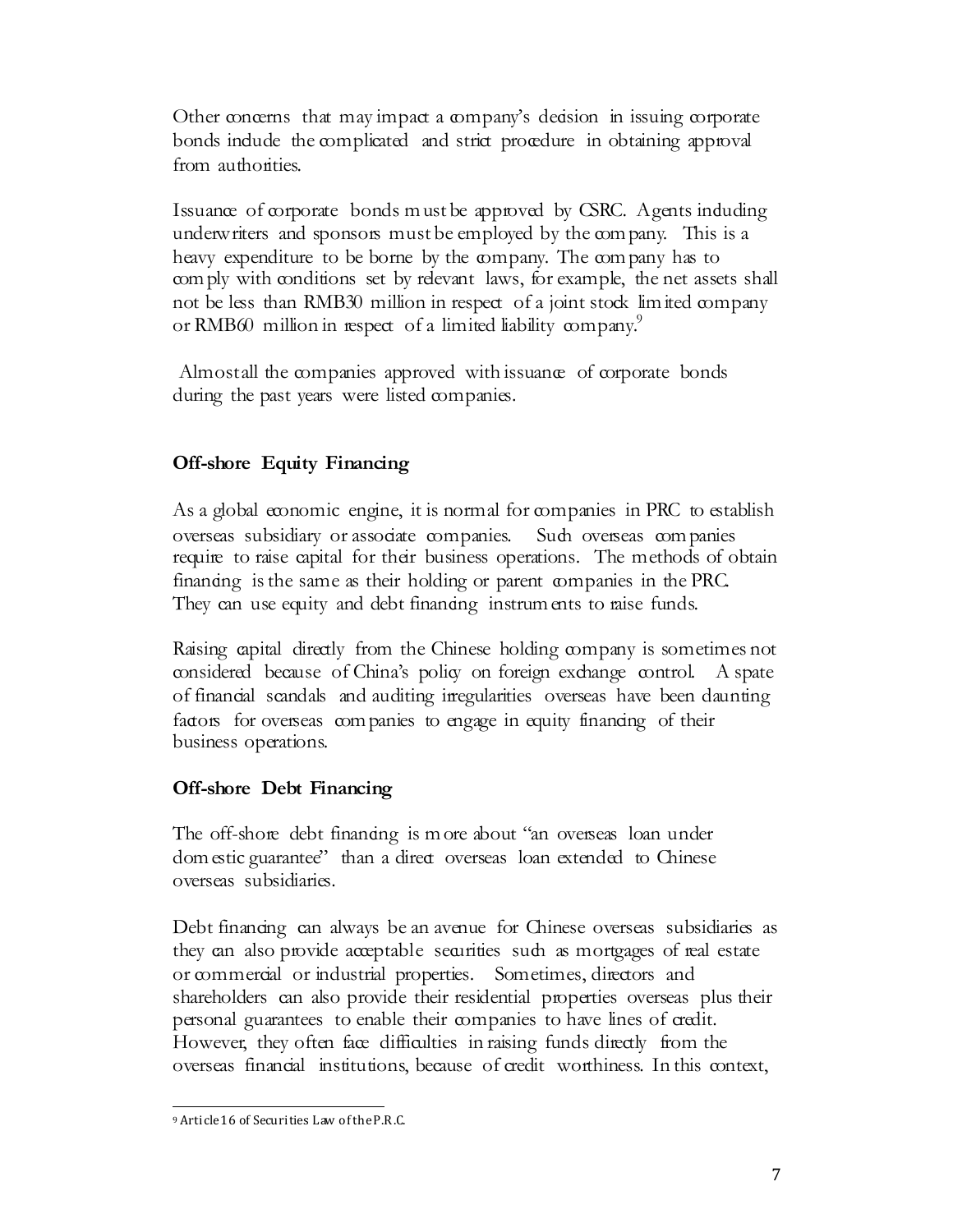"an overseas loan under domestic guarantee" was created and approved by the State Adm inistration of Foreign Exchange ("SAFE"), for the purpose of giving support to Chinese overseas subsidiaries.

Such policy literally means overseas financial institutions granting loans or credit to overseas subsidiaries with the provision of security by its parent or holding company in PRC. This can be facilitated by an internal arrangement between the dom estic bank and the overseas bank.

For example, XYZ is an overseas subsidiary or associate company established in Singapore by its Chinese holding company ABC. ABC provides security to a local Chinese bank, say, Bank D, such as pledging of shares, mortgage of real estate properties, fixed deposits and personal guarantees by substantial credit worthy shareholders. The Bank E in Singpore, will extend a line of credit to XYZ.

Between Bank D and Bank E, there will be an internal arrangement, usually by way of documentary standby letter of credit. The documentary standby letter of credit is issued by the Chinese dom estic bank, Bank D, under which  $XYZ$  is the beneficiary. With the endorsement by a fully licensed bank in the PRC, the Singapore bank, Bank E, will extend a line of credit to XYZ.

In lieu of Bank E, it can also be the overseas branch of Bank D or the agent bank that has a regular business relationship with Bank D.

In conducting such arrangement, company ABC has to consider two important factors:

First, Bank D issues the docum entary standby letter of credit to the extent not exceeding the am ount associated with the line of credit given to XYZ.

Second, "an overseas loan under dom estic guarantee" is under supervision of the SAFE and subjected to adjustment from tim e to time. For exam ple, the SAFE suspended approving this kind of transactions in 2011, as some com panies exploited this policy as a tool of making m oney by taking advantage of interest differentiation and currency fluctuation.

\*Acknowledgement: The writer is deeply indebted to the research assistance of

- Ms Mary Zhu Miaoli (a PRC practiting lawyer in Guangzhou),
- Ms Zhu Wen (a post-graduate student at Renmin University in Beijing)